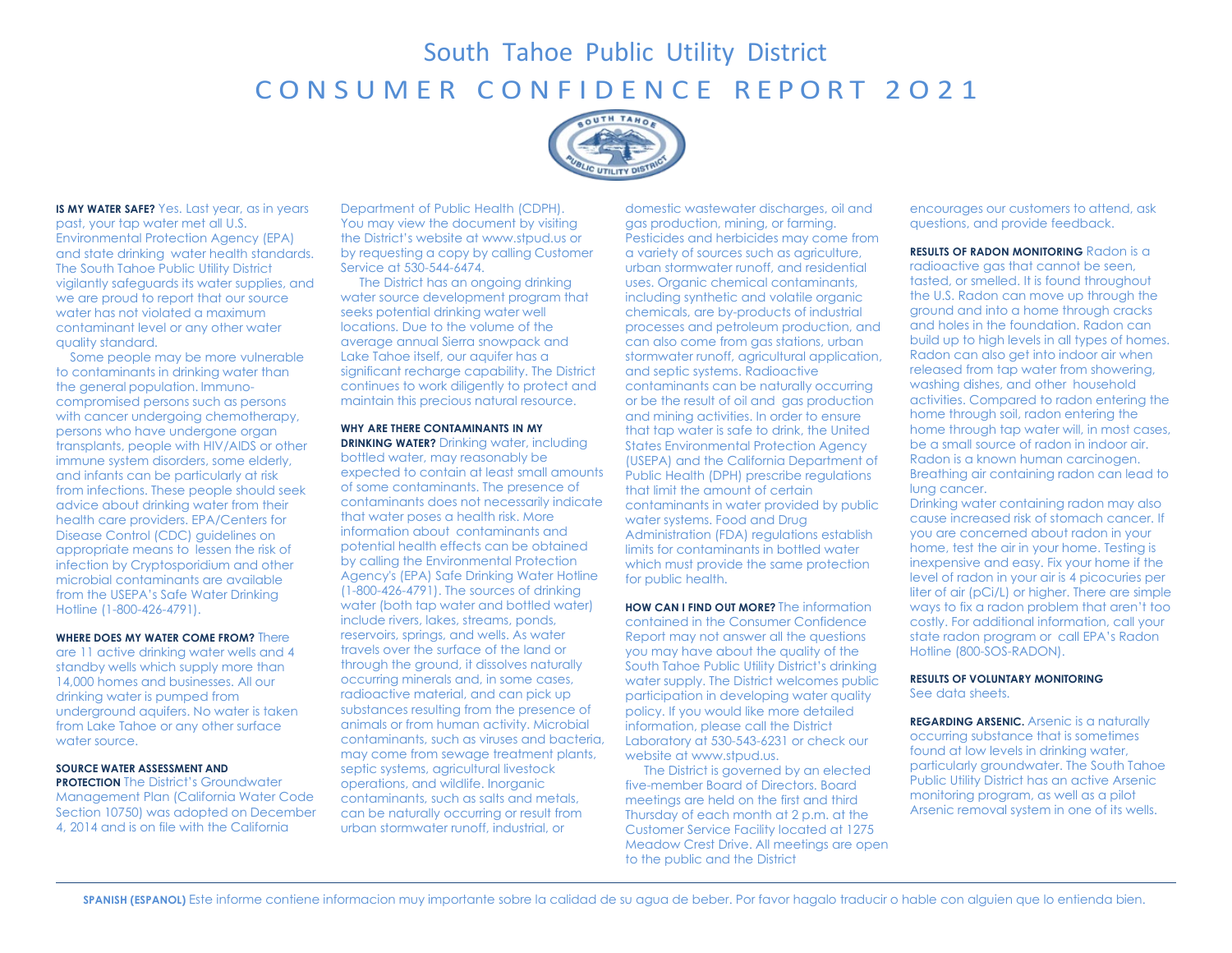**WATER QUALITY DATA TABLE** The table below lists all of the drinking water contaminants which we detected which are applicable for the calendar year of this report. The presence of contaminants in the water does not necessarily indicate that the water poses a health risk. Unless otherwise noted, the data

presented in this table is from testing done in the calendar year of the report. The EPA or the State requires us to monitor for certain contaminants less often than once per year because the concentrations of these contaminants do not change frequently.

**ADDITIONAL CONTAMINANTS** In an effort to ensure the safest water possible, the State has required us to monitor some contaminants not required by Federal regulations. Of those contaminants only the ones listed on the last page under "Additional Contaminants" were found in your water.

| <b>RADIONUCLEIDES</b>                                                                                                                            | <b>MCLG/PHG OR</b><br><b>MRDLG</b> | <b>MCL OR MRDL</b>              | <b>AVERAGE</b> | <b>MIN</b>                   |                | MAX SAMPLE<br><b>DATE</b> | <b>VIOLATION</b> | <b>TYPICAL SOURCE</b>                                                                                                    |
|--------------------------------------------------------------------------------------------------------------------------------------------------|------------------------------------|---------------------------------|----------------|------------------------------|----------------|---------------------------|------------------|--------------------------------------------------------------------------------------------------------------------------|
| Gross Alpha (pCi/L), minus Uranium                                                                                                               |                                    | 15                              | 4.9            | 0.01                         | 10.4           | 2020                      | <b>No</b>        | Decay and erosion of natural deposits                                                                                    |
| Uranium (pCi/L)                                                                                                                                  | 0.4                                | 20                              | 5.0            | 0.9                          | 14.3           | 2021                      | <b>No</b>        | Decay and erosion of natural deposits                                                                                    |
| Radium-226 (pCi/L)                                                                                                                               | 0.05                               |                                 | <b>ND</b>      | <b>ND</b>                    | 0.9            | 2019                      | <b>No</b>        | Erosion of natural deposits                                                                                              |
| Radium-228 (pCi/L)                                                                                                                               | 0.02                               |                                 | <b>ND</b>      | <b>ND</b>                    | <b>ND</b>      | 2019                      | <b>No</b>        | Erosion of natural deposits                                                                                              |
| Radon (pCi/L)                                                                                                                                    | <b>NA</b>                          | 4,000                           | 1330           | 305                          | 3,930          | 2021                      | <b>No</b>        | Decay and erosion of natural deposits                                                                                    |
| <b>VOLATILE ORGANIC CHEMICALS</b>                                                                                                                |                                    |                                 |                |                              |                |                           |                  |                                                                                                                          |
| MTBE [Methyl Tert Butyl Ether] (ppb)                                                                                                             | 5                                  | 13                              | <b>ND</b>      | <b>ND</b>                    | <b>ND</b>      | 2021                      | <b>No</b>        | Leaking underground storage tanks                                                                                        |
| Styrene (ppb)                                                                                                                                    | 100                                | 100                             | <b>ND</b>      | <b>ND</b>                    | <b>ND</b>      | 2021                      | <b>No</b>        | Discharge from factories. Leaching<br>from landfills                                                                     |
| Tetrachloroethylene (PCE) (ppb)                                                                                                                  | <b>ND</b>                          | $\overline{5}$                  | <b>ND</b>      | <b>ND</b>                    | <b>ND</b>      | 2021                      | <b>No</b>        | Discharge from factories, dry cleaners,<br>and auto shops                                                                |
| Toluene (ppb)                                                                                                                                    |                                    | 150                             | <b>ND</b>      | ND.                          | <b>ND</b>      | 2021                      | <b>No</b>        | Leaking underground storage tanks                                                                                        |
| Xylenes (ppb)                                                                                                                                    |                                    | 1.750                           | <b>ND</b>      | <b>ND</b>                    | <b>ND</b>      | 2021                      | <b>No</b>        | Discharge from chemical factories.<br>Solvent                                                                            |
| <b>Total Trihalomethanes (ppb)</b>                                                                                                               | <b>NA</b>                          | 80                              | 2.4            | <b>ND</b>                    | 7.3            | 2021                      | <b>No</b>        | <b>Byproduct of drinking water</b><br>disinfection                                                                       |
| HaloAcetic Acids (ppb)                                                                                                                           | <b>NA</b>                          | 60                              | <b>ND</b>      | <b>ND</b>                    | <b>ND</b>      | 2021                      | <b>No</b>        | <b>Byproduct of drinking water</b><br>disinfection                                                                       |
| $1,2,3$ -TCP (ppb)                                                                                                                               | 0.0007                             | 0.005                           | <b>ND</b>      | <b>ND</b>                    | <b>ND</b>      | 2019                      | <b>No</b>        | Discharge from industrial and<br>agricultural waste. Leaching from<br>hazardous waste sites.                             |
| <b>MICROBIOLOGY</b>                                                                                                                              |                                    |                                 |                |                              |                |                           |                  |                                                                                                                          |
| A total of 1,087 Coliform and E.coli bacteria samples were taken throughout our distribution system, as part of our routine monitoring, in 2021. |                                    |                                 |                |                              |                |                           |                  |                                                                                                                          |
| <b>Total Coliforms (% Positive each</b><br>month)                                                                                                | $\overline{O}$                     | 5                               | $\overline{O}$ | $\overline{O}$               | $\overline{O}$ | 2021                      | <b>No</b>        | Naturally present in the environment.<br>Source is warm blooded animals                                                  |
| E.coli (% Positive)                                                                                                                              | $\overline{0}$                     | $\overline{0}$                  | $\overline{0}$ | $\Omega$                     | $\overline{0}$ | 2021                      | <b>No</b>        | Human and animal fecal matter and<br>wastes                                                                              |
| <b>Heterotrophic Plate Count or HPC</b><br>(CFU)                                                                                                 | 200                                | <b>NA</b>                       | 6              | <b>ND</b>                    | 127            | 2021                      | <b>No</b>        | Naturally present in environment                                                                                         |
| Chlorine, Free (ppm)                                                                                                                             | $\overline{4}$                     | $\overline{4}$                  | 0.58           | <b>ND</b>                    | 1.8            | 2021                      | <b>No</b>        |                                                                                                                          |
| Temperature - System (°F)                                                                                                                        | <b>NA</b>                          |                                 | 52             | 37                           | 73             | 2021                      | <b>No</b>        |                                                                                                                          |
| <b>LEAD AND COPPER - 2020</b><br><b>AT CUSTOMERS' TAPS</b>                                                                                       | <b>MCLG/PHG</b>                    | <b>AL</b><br>90TH<br>PERCENTILE |                | <b>SAMPLE</b><br><b>DATE</b> |                | # SAMPLES<br>EXCEEDING AL |                  | <b>TYPICAL SOURCE</b>                                                                                                    |
| Lead - action level<br>at consumer taps (ppb)                                                                                                    | <b>ND</b>                          | 15                              | 2.8            | 2020                         |                | $\Omega$                  | <b>No</b>        | Corrosion of household plumbing<br>systems Erosion of natural deposits                                                   |
| Copper - action<br>level at consumer<br>taps (ppb)                                                                                               | <b>ND</b>                          | 1,300                           | 394            | $\Omega$<br>2020             |                |                           | <b>No</b>        | Internal corrosion of household<br>plumbing systems; erosion of natural<br>deposits; leaching from wood<br>preservatives |
|                                                                                                                                                  |                                    |                                 |                |                              |                |                           |                  |                                                                                                                          |

# **IMPORTANT DRINKING WATER DEFINITIONS**

**AL** Allowed Limit: Limit for 90th percentile of samples.

## **MCL** Maximum Contaminant

Level: The highest level of a contaminant that is allowed in drinking water. MCLs are set as close to the MCLGs as feasible using the best available treatment technology.

**MCLG** Maximum Contaminant Level Goal: The level of a contaminant in drinking water below which there is no known or expected risk to health. MCLGs allow for a margin of safety.

**MRDL** Maximum Residual Disinfectant Level: The highest level of a disinfectant allowed in drinking water. There is convincing evidence that addition of a disinfectant is necessary for control of microbial contaminants.

**MRDLG** Maximum Residual Disinfection Level Goal: The level of a drinking water disinfectant below which there is no known or expected risk to health. MRDLGs do not reflect the benefits of the use of disinfectants to control microbial contaminants.

**PDWS** Primary Drinking Water Standards: MCLs for contaminants that affect health along with their monitoring and reporting requirements, and water treatment requirements.

**PHG** Primary Health Goal: The level of contaminant in drinking water below which there is no known or expected risk to health. PHGs are set by the California Environmental Protection Agency.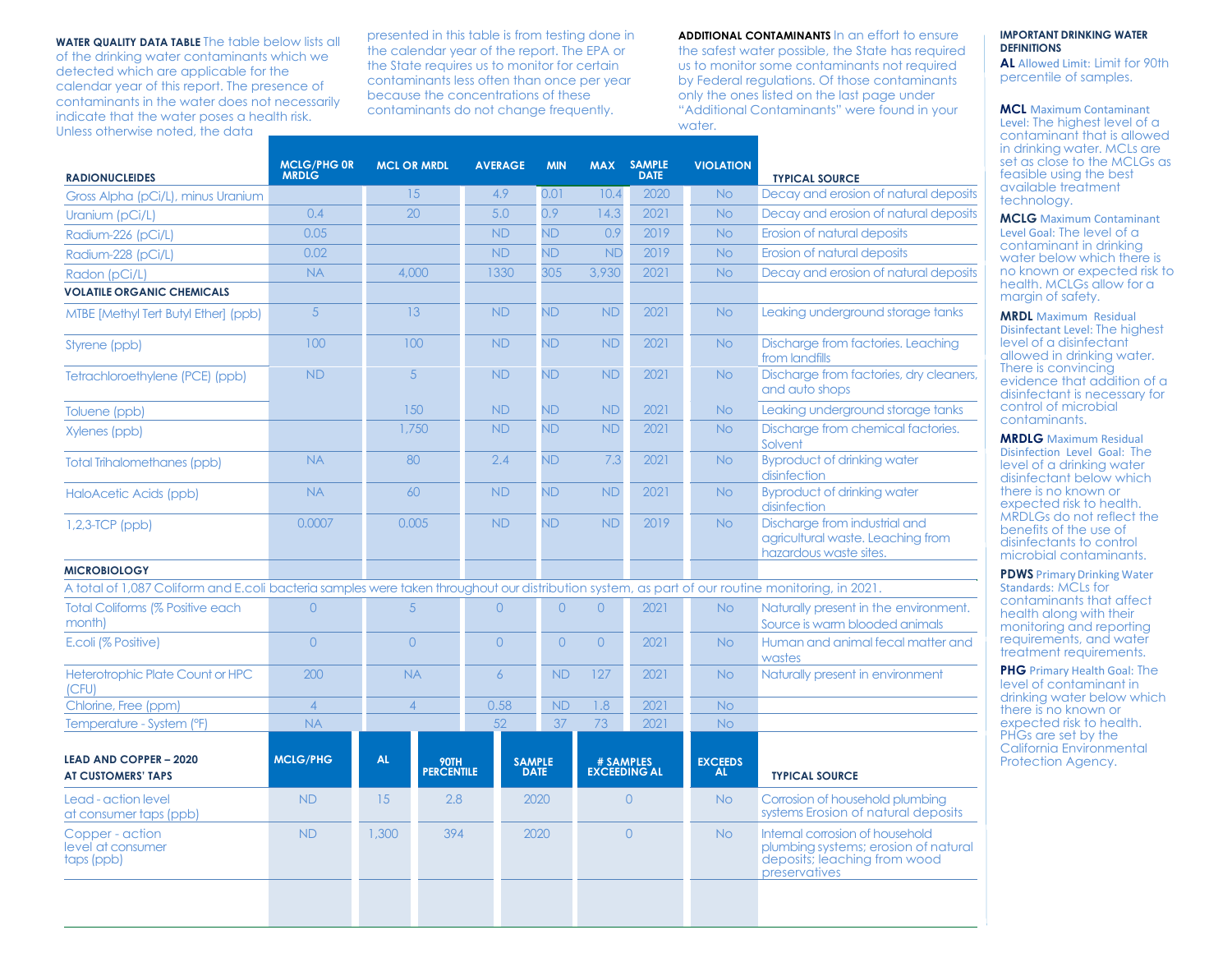|                                                                               |              |                      |                  |                        |                        |                              |                                                                                         | <b>UNIT DESCRIPTIONS</b>                                   |
|-------------------------------------------------------------------------------|--------------|----------------------|------------------|------------------------|------------------------|------------------------------|-----------------------------------------------------------------------------------------|------------------------------------------------------------|
| <b>PRIMARY INORGANIC</b><br><b>CONTAMINANTS</b>                               | <b>UNITS</b> | <b>STATE MCL</b>     | <b>AVERAGE</b>   | <b>MAXIMUM</b>         | <b>VIOLATION</b>       | <b>SAMPLE</b><br><b>DATE</b> | <b>COMMON SOURCE</b>                                                                    | <b>µg/L:</b> Micrograms per Liter, or<br>parts per billion |
| Aluminum                                                                      | ppb          | 1,000                | ND               | <b>ND</b>              | <b>No</b>              | 2021                         | Erosion of natural deposits. Water treatment                                            | mg/L: Milligrams per liter or                              |
| Antimony                                                                      | ppb          | 6                    | <b>ND</b>        | <b>ND</b>              | No.                    | 2021                         | Discharge from Refineries, Soldering, Electronics                                       | parts per million                                          |
| Arsenic                                                                       | ppb          | 10                   | 3                | 9                      | <b>No</b>              | 2021                         | Glass and electronics production waste. Erosion                                         | <b>ppm:</b> Parts per million, or                          |
| Asbestos                                                                      | <b>MFL</b>   | $\overline{7}$       | <b>ND</b>        | <b>ND</b>              | <b>No</b>              | 2015                         | Internal corrosion. Erosion of natural deposits                                         | milligrams per Liter (mg/L)                                |
| (fibers exceeding 0.01mm)                                                     |              |                      |                  |                        |                        |                              |                                                                                         | ppb: Parts per billion, or<br>micrograms per Liter (µg/L)  |
| <b>Barium</b>                                                                 | ppb          | 1,000                | 12               | 48.1                   | <b>No</b>              | 2021                         | Oil drilling waste. Refineries. Erosion                                                 | <b>pCi/L:</b> Picocuries per Liter (a                      |
| Beryllium                                                                     | ppb          | $\overline{4}$       | <b>ND</b>        | <b>ND</b>              | <b>No</b>              | 2021                         | Discharge from coal burning factories                                                   | measure of radioactivity)                                  |
| Cadmium                                                                       | ppb          | $\overline{5}$       | <b>ND</b>        | <b>ND</b>              | <b>No</b>              | 2021                         | Internal corrosion. Erosion. Runoff from waste                                          | <b>MFL:</b> Million Fibers per Liter,                      |
| Chromium                                                                      | ppb          | 50<br>150            | 0.7<br><b>ND</b> | 1.36<br><b>ND</b>      | <b>No</b>              | 2021<br>2021                 | Discharge from steel and pulp mills. Erosion                                            | used to measure                                            |
| Cyanide<br>Fluoride                                                           | ppb          | 2,000                | 68               | 142                    | <b>No</b>              | 2021                         | Discharge from metal, fertilizer factories                                              | asbestos concentration                                     |
| Lead (at source)                                                              | ppb          | 15                   | ND               | <b>ND</b>              | <b>No</b><br><b>No</b> | 2021                         | Discharge from aluminum factories. Erosion<br>Discharge from manufacturers. Erosion     | <b>NTU:</b> Nephelometric Turbidity                        |
|                                                                               | ppb          | $\overline{2}$       | <b>ND</b>        |                        |                        | 2021                         |                                                                                         | Units. Turbidity is a                                      |
| <b>Mercury</b><br>Nickel                                                      | ppb          | 100                  | <b>ND</b>        | <b>ND</b><br><b>ND</b> | <b>No</b><br><b>No</b> | 2021                         | Runoff from landfills and factories. Erosion<br>Discharge from metal factories. Erosion | measure of the<br>cloudiness of the water.                 |
| Nitrate as N                                                                  | ppb          | 10 <sup>°</sup>      | 0.24             | 0.59                   | <b>No</b>              | 2021                         | Runoff and leaching from fertilizer use. Septic tanks.                                  | <b>CFU/ml: Colony Forming Units</b>                        |
| Nitrite as N                                                                  | ppm          |                      | <b>ND</b>        |                        |                        | 2021                         | Sewage spills. Erosion                                                                  | per milliliter                                             |
|                                                                               | ppm          |                      |                  | <b>ND</b>              | <b>No</b>              |                              |                                                                                         | <b>NA: Not Applicable</b>                                  |
| Perchlorate                                                                   | ppb          | $\overline{6}$<br>50 | <b>ND</b>        | <b>ND</b>              | <b>No</b>              | 2021                         | Industrial discharge                                                                    | <b>ND: Not Detected</b>                                    |
| Selenium                                                                      | ppb          | $\overline{2}$       | <b>ND</b>        | <b>ND</b>              | <b>No</b>              | 2021                         | Discharge from refineries. Runoff from livestock lots.                                  |                                                            |
| Thallium<br><b>SECONDARY INORGANIC</b>                                        | ppb          |                      | <b>ND</b>        | <b>ND</b>              | <b>No</b>              | 2021                         | Discharge from electronic and drug factories                                            |                                                            |
| <b>CONTAMINANTS</b>                                                           |              |                      |                  |                        |                        |                              |                                                                                         |                                                            |
| <b>Alkalinity - Total</b>                                                     | ppm          | <b>NA</b>            | 52.6             | 64.6                   | <b>No</b>              | 2021                         | Erosion of natural deposits                                                             |                                                            |
| <b>Bromide</b>                                                                | ppm          | <b>NA</b>            | 0.01             | 0.04                   | <b>No</b>              | 2021                         | Erosion of natural deposits                                                             |                                                            |
| Calcium                                                                       | ppm          | <b>NA</b>            | 14.6             | 21.0                   | <b>No</b>              | 2021                         | Erosion of natural deposits                                                             |                                                            |
| Carbon Dioxide, Free                                                          | ppm          | <b>NA</b>            | 3.6              | 15.1                   | <b>No</b>              | 2021                         | Naturally occurring                                                                     |                                                            |
| Chloride                                                                      | ppm          | 500                  | 11.4             | 58.5                   | <b>No</b>              | 2021                         | Erosion of natural deposits                                                             |                                                            |
| Color                                                                         | units        | 15                   | <b>ND</b>        | <b>ND</b>              | <b>No</b>              | 2021                         | Naturally occurring organic materials                                                   |                                                            |
| Copper (at source)                                                            | ppb          | 1,000                | 1.2              | 3.18                   | <b>No</b>              | 2021                         | Erosion of natural deposits                                                             |                                                            |
| <b>Dissolved Solids, Total</b>                                                | ppm          | 1,000                | 100              | 192                    | <b>No</b>              | 2021                         | Erosion of natural deposits                                                             |                                                            |
| <b>Electrical Conductance</b>                                                 | $\mu$ S/cm   | 1,600                | 139              | 287                    | <b>No</b>              | 2021                         | Erosion of natural deposits                                                             |                                                            |
| <b>Hardness</b>                                                               | ppm          | <b>NA</b>            | 44               | 72                     | <b>No</b>              | 2021                         | Erosion of natural deposits                                                             |                                                            |
| <b>Iron</b>                                                                   | ppb          | 300                  | ND               | <b>ND</b>              | <b>No</b>              | 2021                         | Erosion of natural deposits                                                             |                                                            |
| Magnesium                                                                     | ppm          | <b>NA</b>            | 2.6              | 6.4                    | <b>No</b>              | 2021                         | Erosion of natural deposits                                                             |                                                            |
| Manganese                                                                     | ppb          | 50                   | <b>ND</b>        | 1.8                    | <b>No</b>              | 2021                         | Erosion of natural deposits                                                             |                                                            |
| Odor-Threshold                                                                | units        | 3                    | <b>ND</b>        | <b>ND</b>              | <b>No</b>              | 2021                         | Naturally occurring organic materials                                                   |                                                            |
| ortho-Phosphate, as P                                                         | ppm          | <b>NA</b>            | 0.04             | 0.14                   | <b>No</b>              | 2021                         | Erosion of natural deposits                                                             |                                                            |
| Phosphorus - Total                                                            | ppm          | <b>NA</b>            | 0.04             | 0.14                   | No.                    | 2021                         | Erosion of natural deposits                                                             |                                                            |
| pH-after treatment                                                            | units        | <b>NA</b>            | 8.1              | 7.2 and 9.5            | <b>No</b>              | 2021                         | Erosion of natural deposits                                                             |                                                            |
| Potassium                                                                     | ppm          | <b>NA</b>            | 1.2              | 4.6                    | N <sub>o</sub>         | 2021                         | Erosion of natural deposits                                                             |                                                            |
| Silver                                                                        | ppb          | 100                  | <b>ND</b>        | <b>ND</b>              | <b>No</b>              | 2021                         | Erosion of natural deposits                                                             |                                                            |
| Sodium                                                                        | ppm          | <b>NA</b>            | 13               | 31                     | <b>No</b>              | 2021                         | Erosion of natural deposits                                                             |                                                            |
|                                                                               |              |                      |                  | 5.7                    |                        |                              |                                                                                         |                                                            |
| Sulfate                                                                       | ppm          | 500                  | 3.5              |                        | <b>No</b>              | 2021                         | Erosion of natural deposits                                                             |                                                            |
| Turbidity (NTU) The Turbidity<br>limit for the highest single<br>measurement. | <b>NTU</b>   | $5\overline{)}$      | 0.13             | 0.35                   | <b>No</b>              | 2021                         | Soil runoff                                                                             |                                                            |
| Vanadium                                                                      | ppb          | <b>NA</b>            | 1.7              | 3.8                    | <b>No</b>              | 2021                         | Erosion of natural deposits                                                             |                                                            |
| Zinc                                                                          | ppb          | 5,000                | ${\sf ND}$       | ${\sf ND}$             | $\mathsf{No}$          | 2021                         | Runoff/leaching from natural deposits                                                   |                                                            |